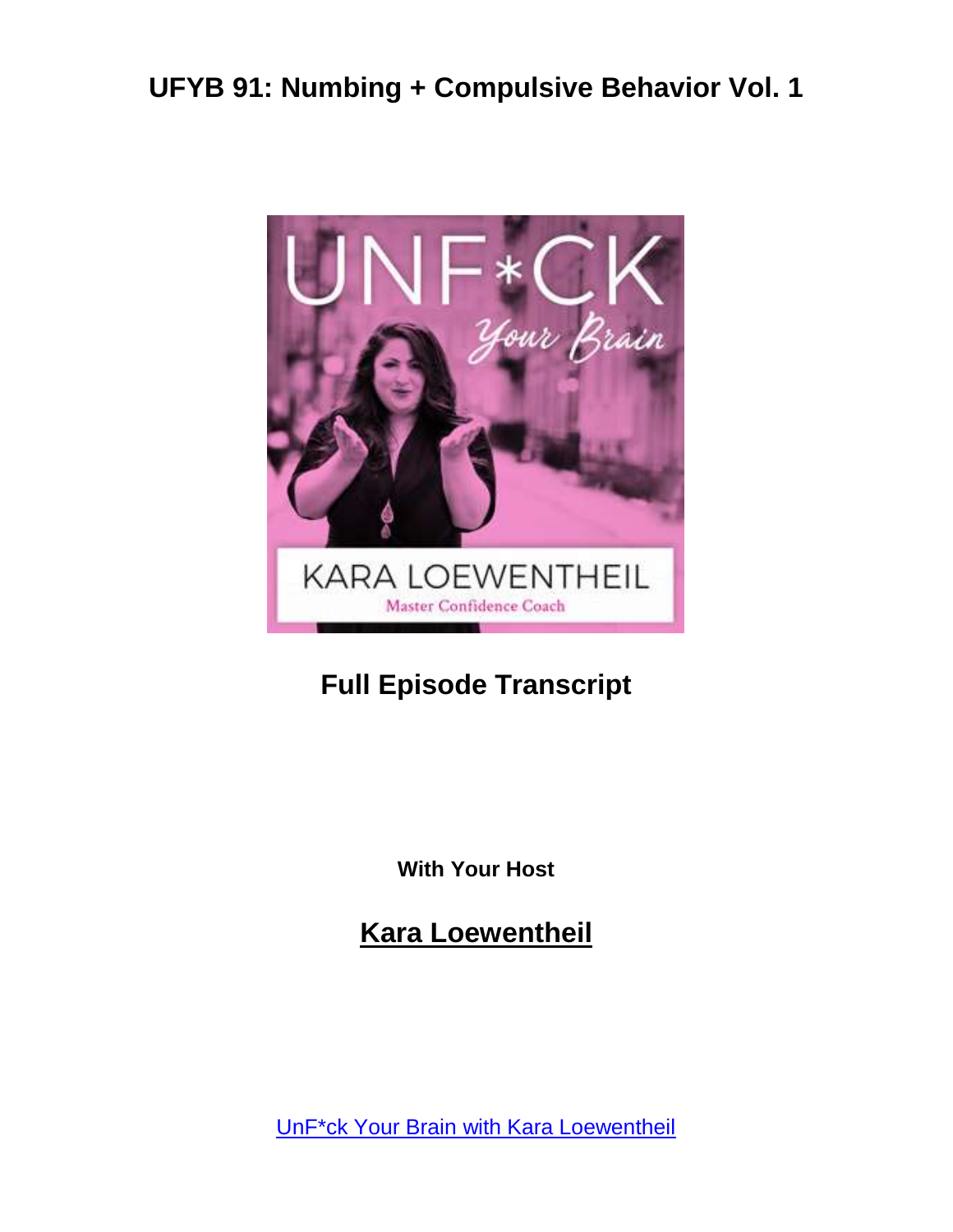Welcome to *Unf\*ck Your Brain*, the only podcast that teaches you how to use psychology, feminism, and coaching, to rewire your brain and get what you want in life. And now here's your host, Harvard law school grad, feminist rock star, and master coach, Kara Loewentheil.

In this episode, I am teaching about behaviors that we use to numb out and that can feel compulsive to us. I am not talking about compulsive behaviors in a clinical sense, and if you have clinically compulsive behavioral problems that pose a danger to you or others, you should consult professional mental health treatment.

Hello my chickens, how are you all? I am feeling great. I just got back from a mastermind meeting in Dallas and I'd never spent more than a day or two in Texas in my life until maybe two years ago. And then my teacher moved from Sacramento to Dallas and so now I spend a few days every quarter in basically an upscale strip mall. Like a planned community I guess is what you would call it in Plano, and that's not a phrase I thought I would ever say in my life.

And I'm - so much happened at this mastermind meeting. I'm really excited to share more of it with you as I start creating these visions. I have so many great ideas for the podcast, I have an amazing set of events that we're going to do inside The Clutch, just so much good stuff. But I was laughing with some of my other mastermind members because as I just kind of said, I never thought that I would be willingly going to like a fancy strip mall in Plano to hang out so often.

And it sort of sparked this conversation about all of the things that many of us never thought we would like or do or believe before we discovered coaching work. And we were sort of talking about how in order to evolve into the next version of ourselves, we had to give up some of the beliefs that we used to use to define ourselves and differentiate ourselves from others.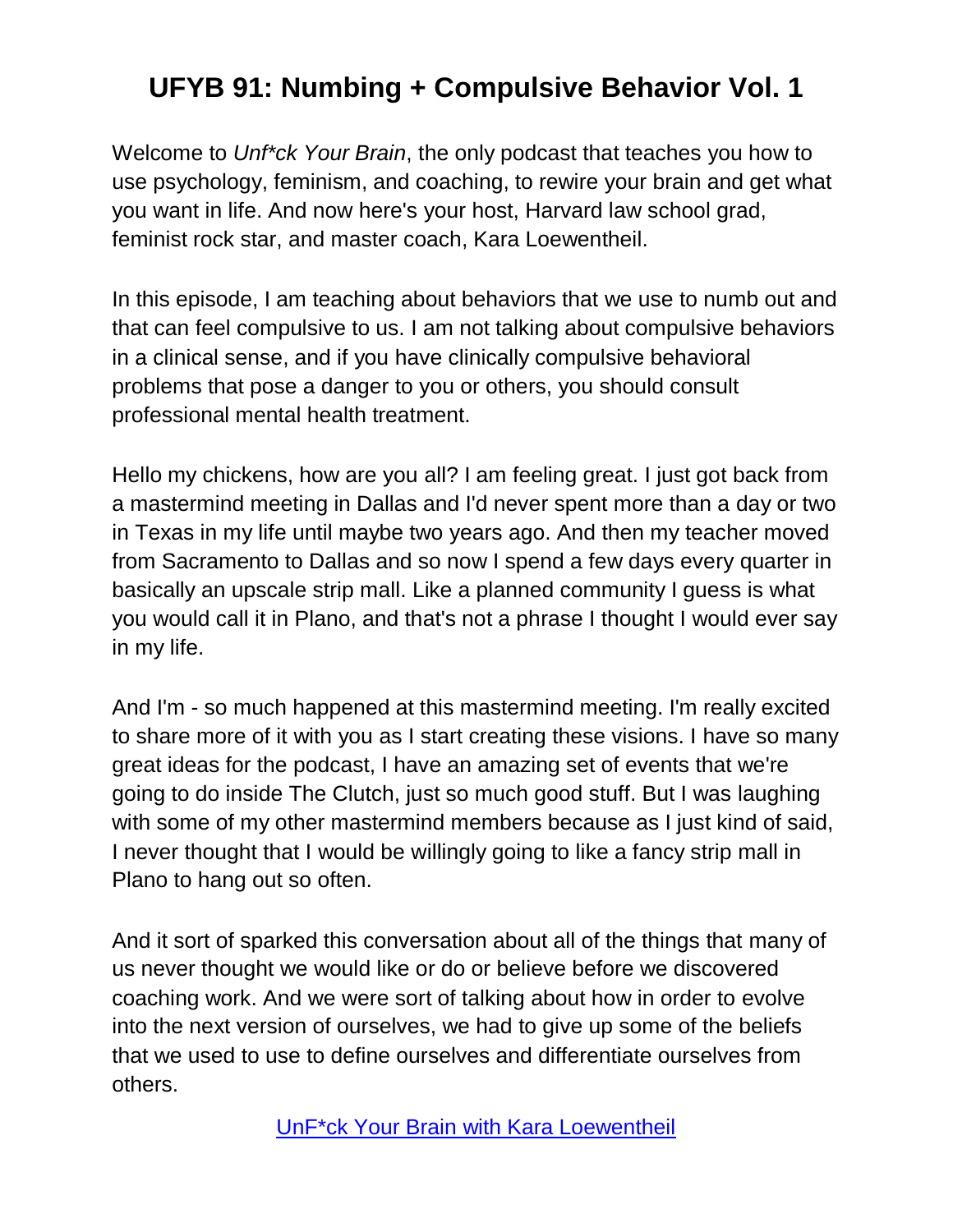I found that I couldn't keep my opinions and judgments about certain kinds of people or places or activities and still be an effective coach for myself or others. I had to be willing to see the subjectivity of my own beliefs and I had to be willing to change some of them in order to grow. And that process can be painful and uncomfortable. It can be very disorienting. Your brain does not like it because your brain wants to stay the way it is.

And before coaching, I had a lot of negative opinions about various people and places and things, and it would be impossible to list them all but you know, they included things like making money or golf or Texas or the suburbs or cruises or shrimp cocktail. Just any of the hundreds of little opinions you have and those were just a few of mine.

And I feel like I should just pause and say obviously, the point here is I don't believe there's anything wrong with any of those things. So nobody needs to write me an email about how much they love eating shrimp cocktail while they're on a cruise playing golf that left from Texas.

The whole point is there's nothing wrong with any of those things, but that all of us have thoughts about the things that we do like or don't like, and that when we're not managing our minds, we're very intense about those things, and we even use them kind of as an identity. We take whatever our unconscious thoughts or preferences are and we make them mean something about the kind of people we are and the kind of people that others are.

And at the time, when I still believed all those things strongly, those thoughts felt very important and true, and they felt powerful and they felt meaningful. They felt like they meant something about the kind of person that I was and the kind of person that other people were.

We talk a lot about how some of our thoughts don't serve us around here, by which I mean I talk about it on the podcast. We talk about it a lot in The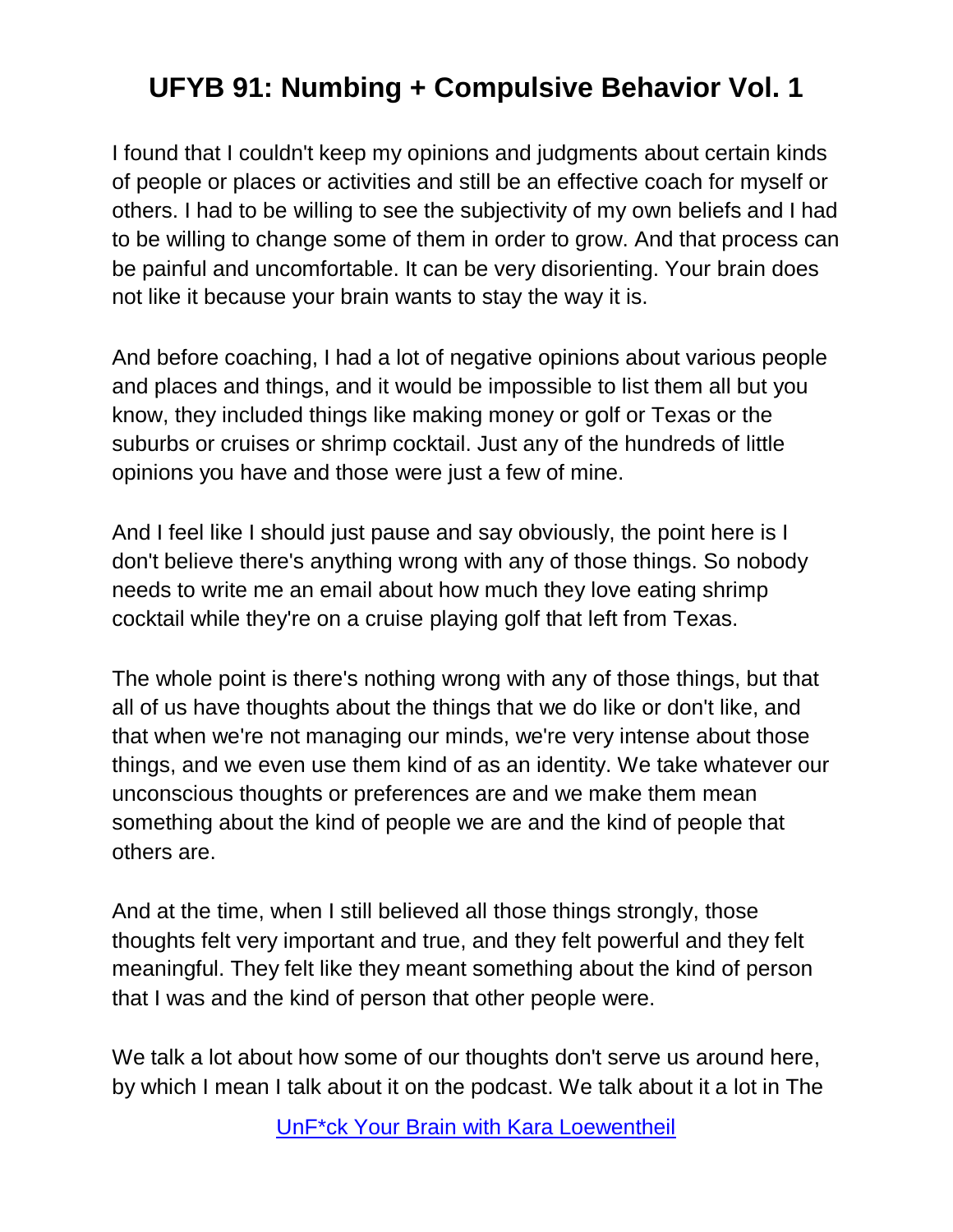Clutch obviously, wherever I'm coaching, and that's useful in a way. I think it is useful to look at your thoughts and see which ones don't serve you, but it's also useful to see that any belief system we have that we're really invested in or any action, like any thought and behavior cycle we have that we are really invested in, we developed because it served us in some way, or it's still serving us, even if we can also see how it's not.

That's why we developed it. So for instance, what I can see now about my thoughts about golf and cruises and the suburbs and whatever is that those thoughts felt important to define me because I didn't love and accept myself. So in order to feel justified in being me, I had to adopt these strenuous self-righteous opinions about rejecting everything that wasn't one of my preferences or a characteristic I had or a way I spent my time.

It really didn't matter what the subject was. I just needed to define what was acceptable, trying to convince myself I was acceptable by rejecting what was different from me. But of course I only wanted to do that because I didn't believe I was acceptable the way I was. So I had to reject other people in order to try to pretend that I was justified in my own opinions.

I see in my clients all the time that we're only preoccupied with being better than other people when we think other people are better than us. When we truly accept and love ourselves, we suddenly stop ranking others or even thinking that some people are better than others. So why am I telling you all this when the title of this episode is numbing and compulsive behaviors?

It's because I think it's super important when you start to work on compulsive or numbing behaviors that you practice seeing the ways in which those behaviors have actually served and helped you. There's so much judgment and shame around these kinds of behaviors and we create that judgment and shame in our own minds, with our own thoughts, and I think they're particularly intense because these are often behaviors that we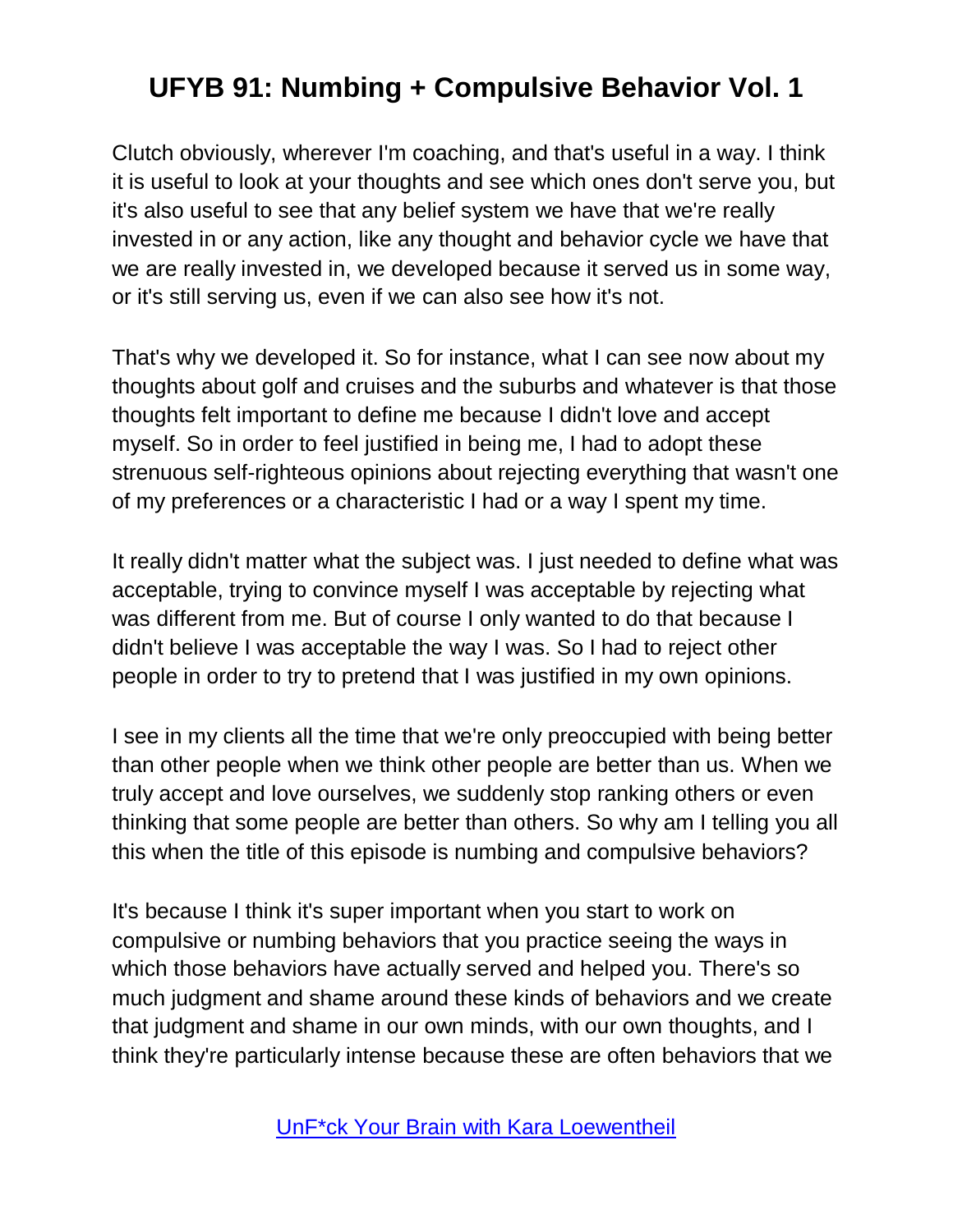sort of often know that we're doing them compulsively or that we are kind of doing them against our own will or that we wish didn't do them as much.

And we feel powerless, we don't feel able to stop doing them, and that creates so much shame. And like any other area of thought work, we have to resolve the shame and self-judgment before we can do anything about the underlying pattern or behavior. So let me define what kind of behaviors I'm talking about here. Think that would probably be useful. Note to self.

So when I talk about numbing behaviors or compulsive behaviors, I'm talking about any activity that you do to zone out or get away from your own thoughts and feelings. And usually these behaviors feel compulsive in the sense that you often want to stop doing them and feel like you can't. Now, I am not talking about compulsivity as a clinical diagnosis. That's not something that I would be qualified to diagnose and especially not on a podcast.

So we're not talking about it in a clinical sense. I just am using that word to mean the way it feels when you have a habit or behavior you want to stop and yet you find that you're doing it almost to spite yourself, or quite consciously to spite yourself. That's what feels compulsive about it, that you feel like you can't control it. You have a thought that you can't control it.

So common activities we use to numb out that might feel compulsive include eating, drinking, shopping, watching porn, watching TV, playing video games or games on our phones, biting our nails, picking our skin, pulling our hair, smoking, taking drugs, binging, binging and purging, cutting, scrolling social media, and a million other things that we might do.

It's also important to note that numbing out or compulsive behavior can include activities that society tells us are virtuous or for which you actually receive social approval. There are plenty of people in the world who are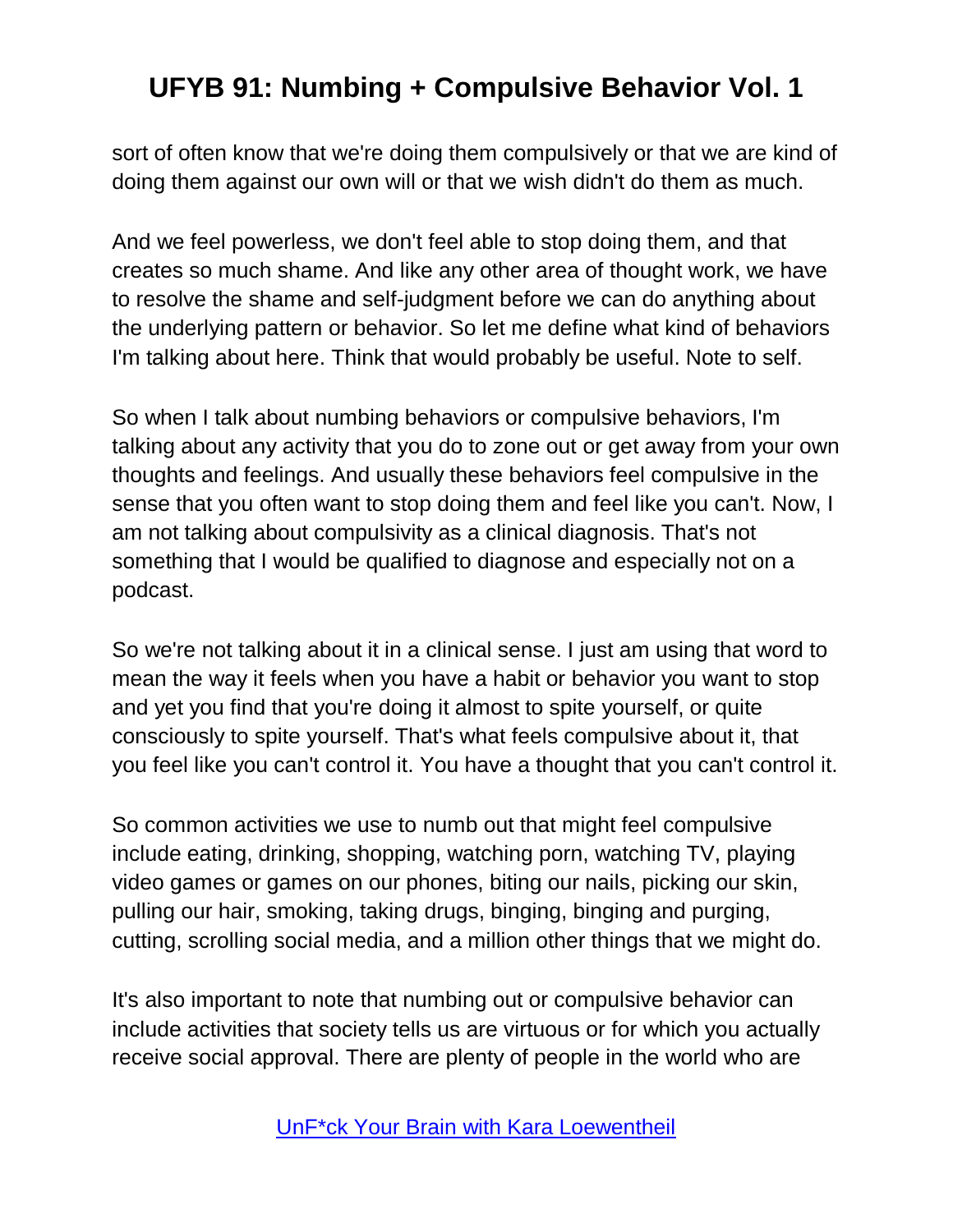compulsively exercising, who are exercising to escape their feelings or try to manage them and who freak out if they can't exercise.

Same, you can be doing that by obsessing about fat grams or calories or toxins. Any kind of orthorexic focus. Orthorexic really literally means becoming obsessed with health to the point that it's detrimental to you. That can be a way of numbing out and that can be compulsive. Decluttering your house could be numbing out and compulsive. It really isn't about the activity.

It's anything you're doing to distract yourself from your own emotional experience. You're using that as a numbing activity. Obviously, many of those activities that I just mentioned can be done in a way that is not about numbing yourself out or escaping your own experience. Maybe not all of them, but certainly some of them.

Quite a few of those activities you might be able to enjoy if you're being mindful and present and it's not numbing. Certainly eating or drinking or shopping or watching TV, watching porn or playing a game, even scrolling social media, that kind of thing - some of those things we have to do to stay alive, and all of them we could do mindfully and enjoy them.

So the distinction is not about the literal behavior. I think it's about these three questions. Number one, why are you doing it? Number two, how do you feel while you're doing it and after doing it, and before really? How do you feel in the moment before you do it? How do you feel while you do it? And how do you feel after you do it? Number three, do you feel anxious or agitated to think about not being able to do it?

Now, I don't mean thinking about voluntarily giving it up because probably you have a lot of fantasies about that, but I mean if you really wanted to do it and someone else made it physically impossible for you, would you feel anxious or agitated?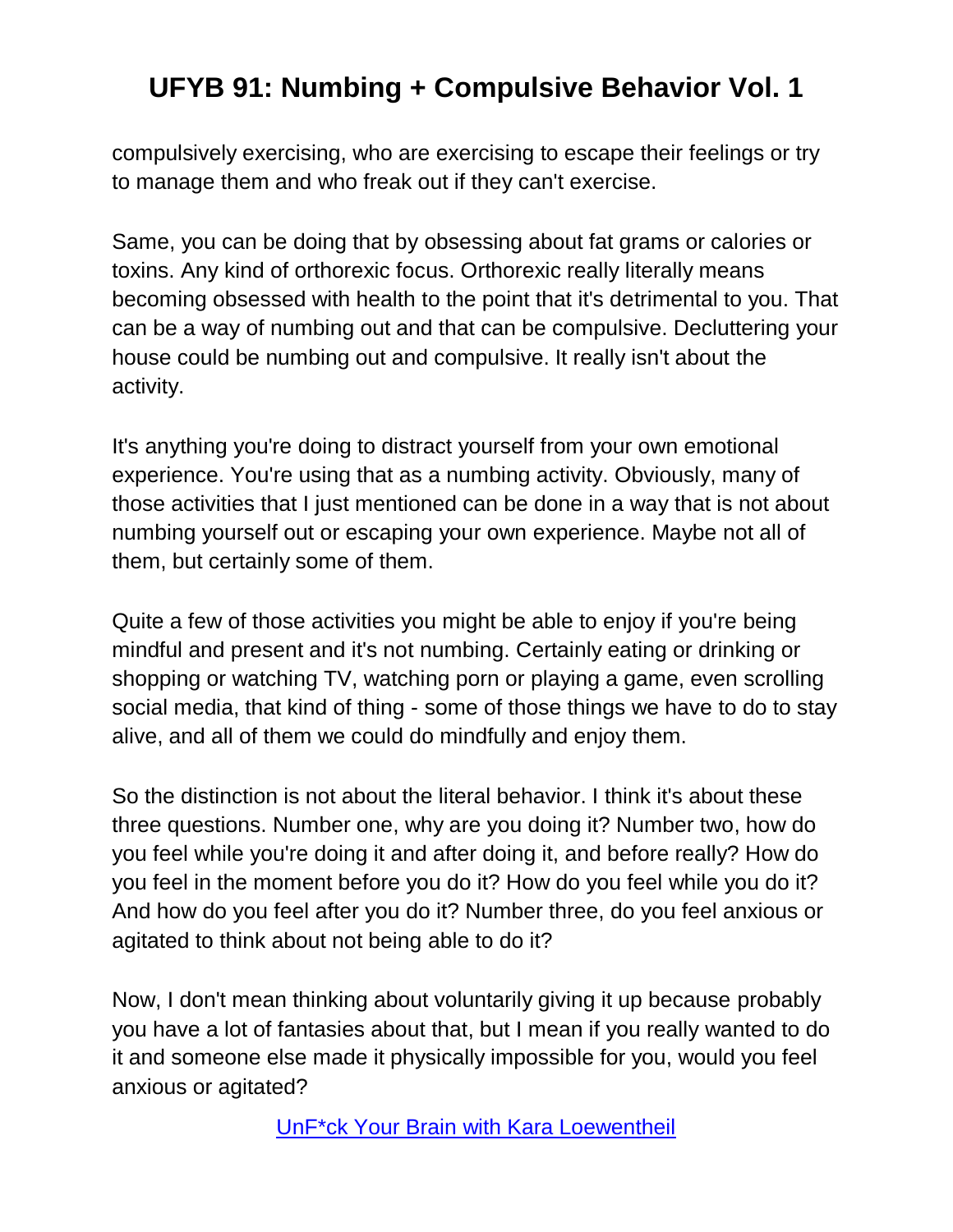We develop numbing behaviors because we don't know how to tolerate our uncomfortable thoughts and feelings. No one teaches us that feelings are harmless if we just allow and process them. And instead, we're taught explicitly and implicitly that feelings are dangerous and uncontrollable and should be repressed or not expressed.

So I don't think it's a surprise that we turn to whatever substances or activities we can find to get a break from the intensity of feelings that we don't know how to manage. That's totally normal. So your answer to those questions would vary, but usually number one, why are you doing it, you're doing it because you're trying to avoid some kind of emotional discomfort or seek a concentrated pleasure because you're not comfortable just being present in your own skin without distraction or without overloading your brain with dopamine.

And how you feel before and during and after, again, it will vary quite a bit, but if you are numbing, often beforehand you'll feel agitated like you need to numb out and during, you may feel some relief but also some conflicted feelings about it, and afterwards, you usually don't feel great. And then does it make you feel anxious or agitated to not be able to do it if you're really habituated to this behavior? Usually the answer to that is yes because you think you need it to feel okay.

So again, it's totally normal. Not in the sense that it has to be this way, but in the sense that most of us have some behaviors we use this way and that it makes sense if you don't teach children when they're young how to process their emotions and how to have any feeling and how to manage their minds. Almost all of us were not taught that growing up. Of course we will find ways to try to cope with things that feel frightening or overwhelming for us, which is our own emotions.

The problem is that there are quite a few consequences to numbing, especially if you're doing it a lot. There are the direct consequences of the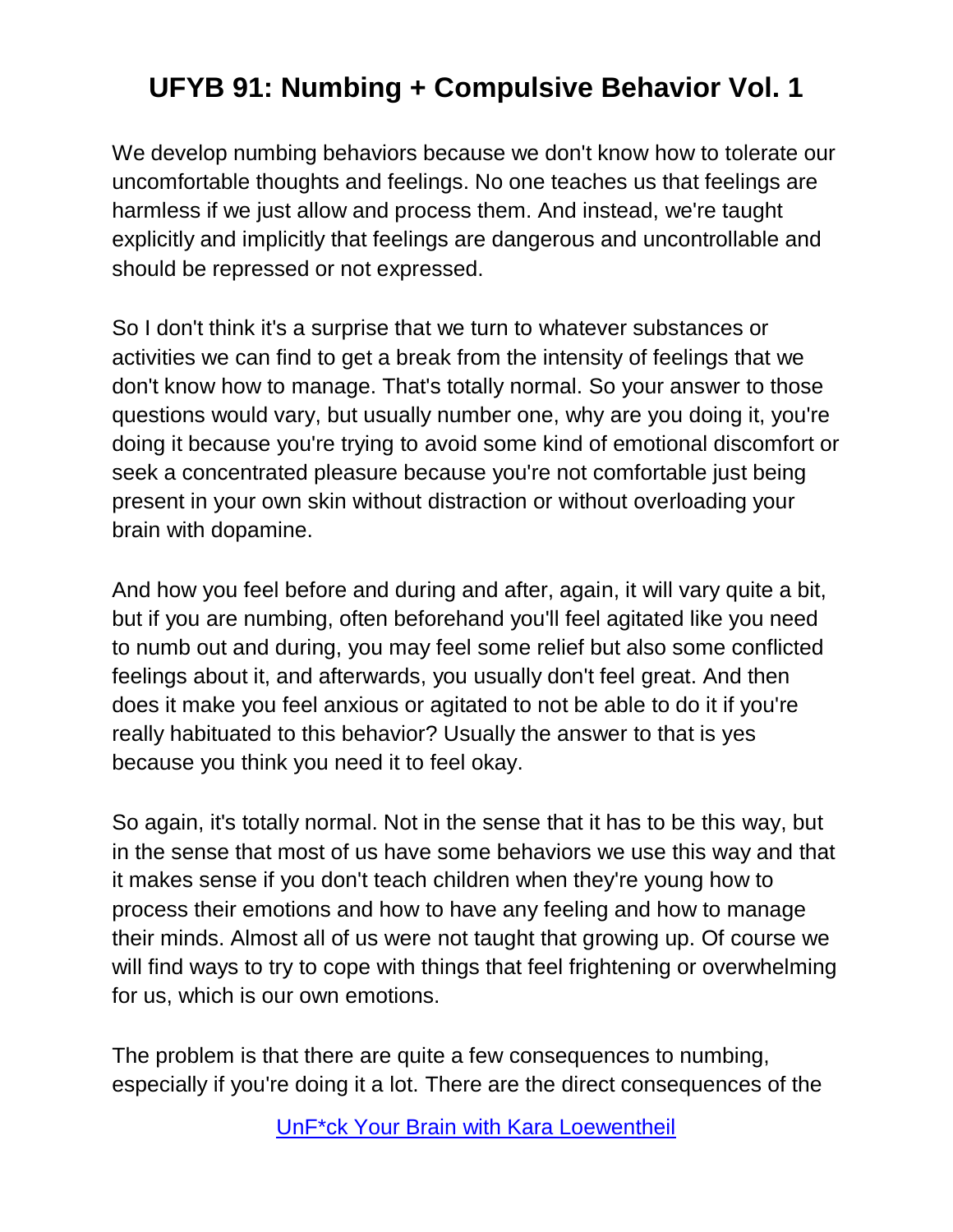behavior and that can totally vary, but it can be credit card debt, missed appointments, physical damage to your body, health impacts, financial impacts. Impacts on your relationships, your time. I could spend three hours detailing different ones. It all depends on what the behavior is.

But there are sort of the direct consequences of it, then there's the indirect consequence of the opportunity cost, which means all that time and emotional energy that you are spending on thinking about numbing out and numbing out and then shaming and judging yourself for having numbed out and then wanting to numb out again. That's one of the reasons that the shame and judgment is so important to deal with because when you create shame and judgment about a numbing behavior, you know what you want to do. You want to numb out.

If you create shame and judgment for yourself, then you want comfort or to numb out to get away from that shame and judgment. So judging and shaming yourself for numbing behavior or compulsive behavior just creates more of that behavior. All that emotional energy and time from all that spin you could be spending on other things in your life.

And there's emotional consequences. So the problem is - one of the problems is when you numb out the negative emotions in your life, you also numb out the positive. So remember what I teach about contrast. We can't have the good without the bad. If you aren't willing to feel and process negative emotion, you also won't really feel and process positive emotion as much either.

And then finally, there are what - I mean, I think you could call these the spiritual consequences. I don't know that I would use the word spiritual, but it's just kind of biggest picture, next level consequences, which is what it costs you to not be present in your own life. What it does to you when you are unwilling to be with yourself without a buffer between you and your own experience.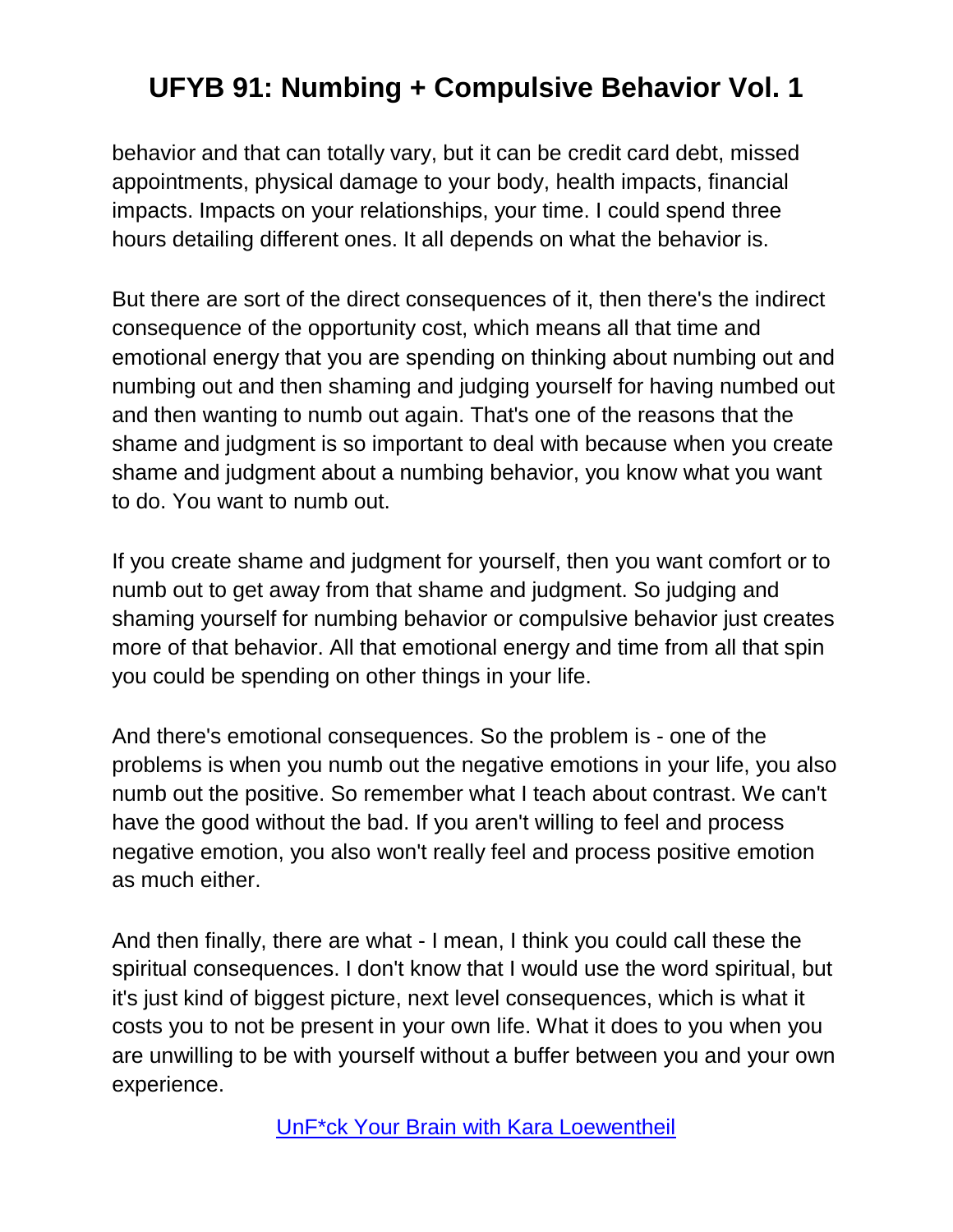What it means to constantly reject yourself and turn away from the present moment, which is all we have. It's just like living a life in which you are not willing to be present with yourself. So common and we all do it, and yet it has such high cost for our happiness and our health and our ability to truly live with presence and intention.

It's a lot of negative consequences, but I also think at the same time, it's important to stress that I don't teach that numbing is always bad. I mean, I don't really teach it's ever bad because I don't think assigning moral value or judgment to any behavior is a good idea. It only makes it harder to change. Shaming ourselves is not motivating.

So I don't think numbing is good or bad, but I do think it's something to be aware of and I think it has some benefits to us when we don't know how to manage our minds or have our feelings, but it also has a lot of consequences. It has a benefit and it has a lot of cost. And since we can learn how to have our feelings, process our emotions and manage our minds, that's a ratio that we can learn to adjust.

But I'm not being absolutist about this. I don't teach that the goal of life is to never ever use a numbing behavior. I don't generally take Ibuprofen because it's damaging to your stomach lining and there's a lot of studies about what's not great about it for you. But occasionally, if something is very painful and I need to be able to focus on something else and there's something very pressing going on, I will take some.

I know that it has some damaging consequences, but it's worth it to me in that moment. Similarly, you may not want to be using food or alcohol or social media or whatever else for comfort and to escape yourself every day of your life, but that doesn't mean you have to never use it that way. And that's where the compulsive element of the way that I teach this really comes in.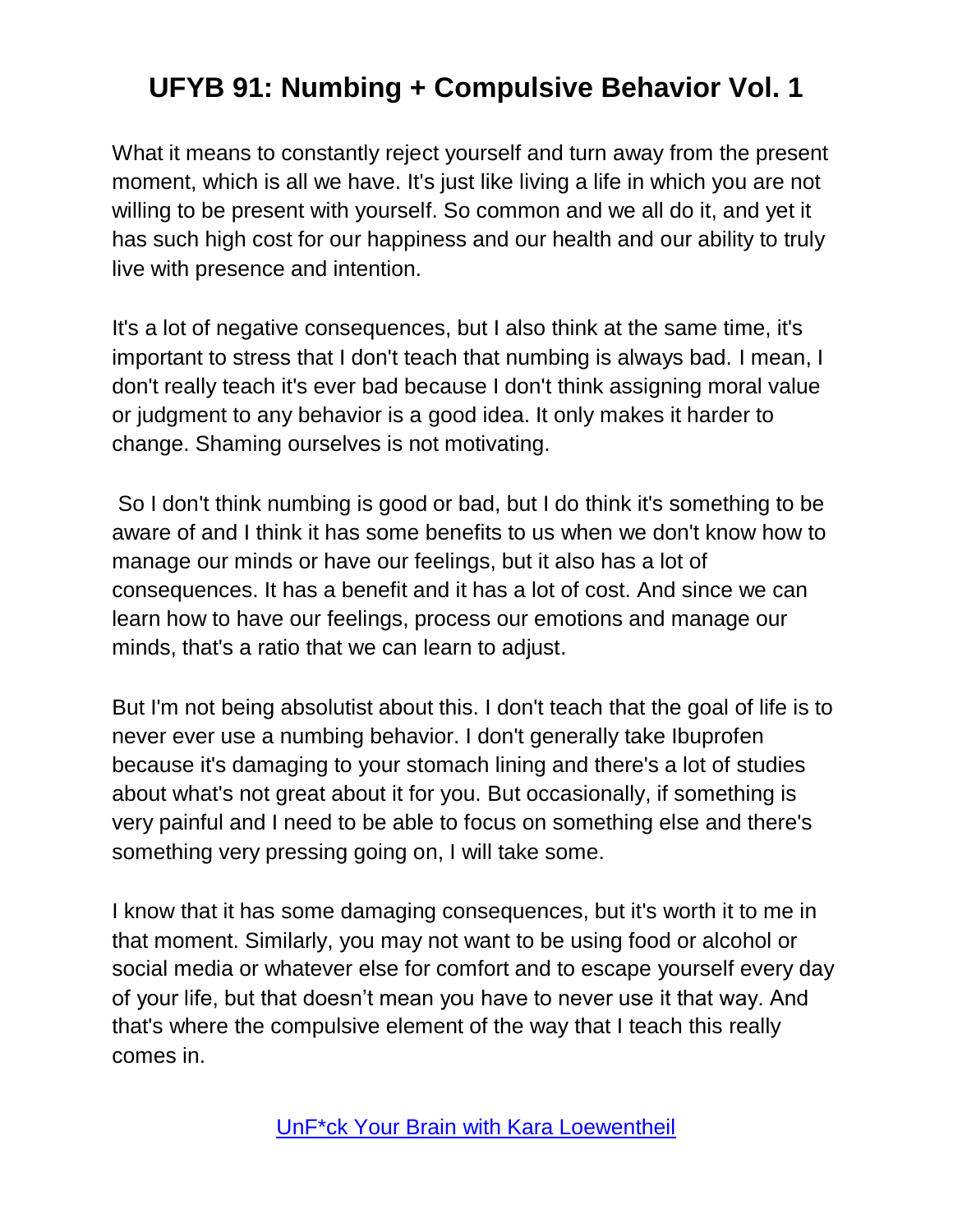Choosing to enjoy something intentionally, whether it's food or alcohol or shopping or porn or whatever, is very different from using it unconsciously. I talked about that above. But even choosing occasionally to go unconscious but choosing that consciously is very different than doing it on autopilot all the time because you have made that choice and you're not lying to yourself about what you're doing and you're not lying to yourself that it's out of your control.

Especially as you are learning how to process emotions and sit with difficult feelings and change your thoughts, you are going to be experiencing a lot more negative emotion than you are used to. And you may occasionally choose to numb out a little bit, and that's okay. There's no right amount or ratio or proportion. It's just a human thing that humans do and it's something that can decide to try to do less if we want.

It's actually more than human. I was reading an article recently about how some wild horses will eat fermented grass just to get a little high. Or my cat likes catnip. It's not even just humans. There's a big difference though between making it conscious and doing it automatically and unconsciously and against your own will and telling yourself that you can't control it.

If you choose to numb out because you don't want to have a feeling you're having or you're bored and you don't want to take responsibility for your own education or entertainment in life, or you don't want to be present in your own life or spend time with yourself, you're allowed to make that choice. That's always up to you. But it still changes everything to know that it's a choice and to know why you're making it.

When you make a choice on purpose, you are by definition not being compulsive. Active choice and control are the opposite of compulsion. Choice and comprehension are the two keys to dealing with numbing. I am not teaching you how to change these behaviors in this episode and that's on purpose because we have so much shame around them that we all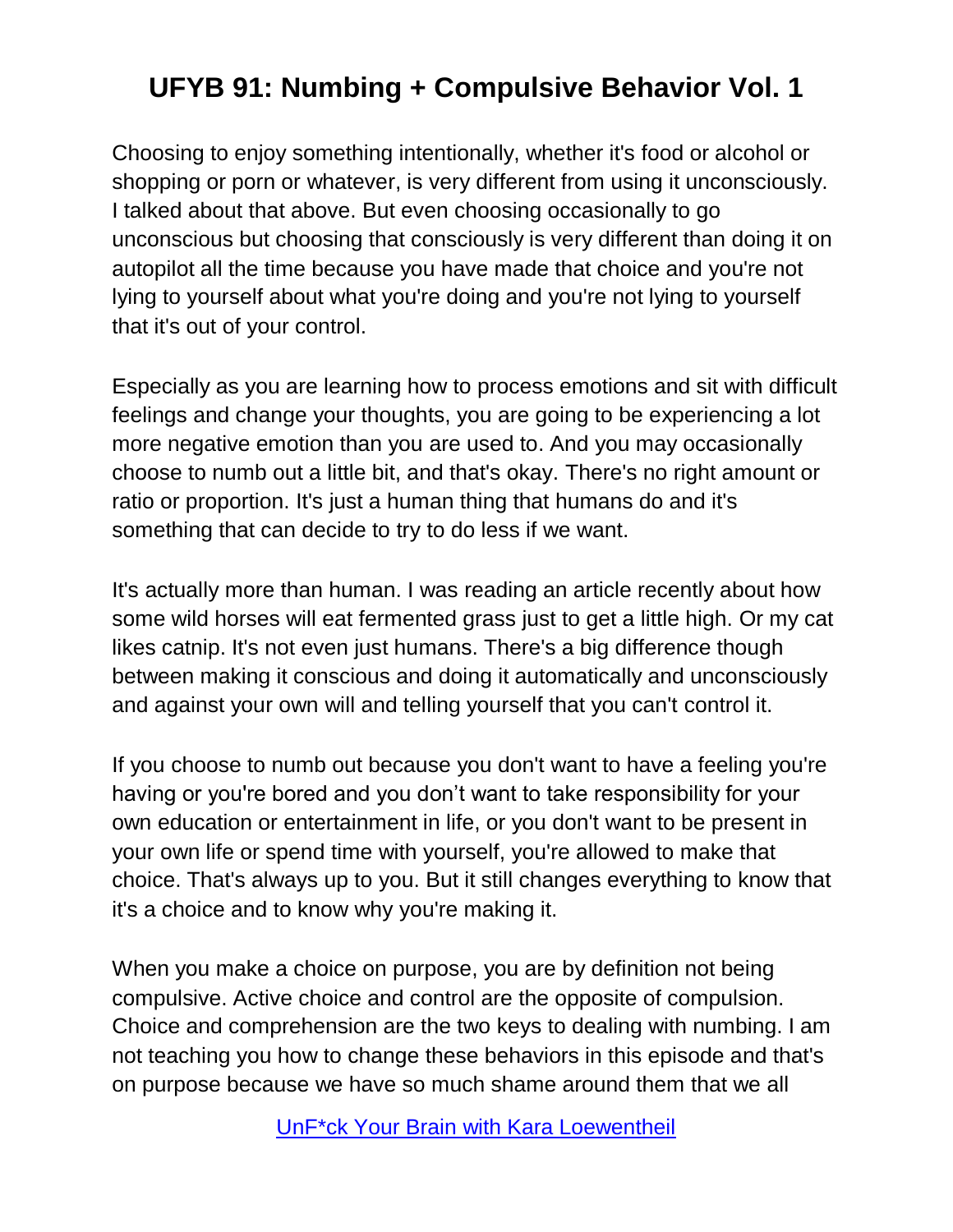immediately want to jump to changing them because we think that will solve the shame, which of course it won't. The shame is created by your thoughts.

It's absolutely possible to change them. I've changed several numbing behaviors that used to be very frequent parts of my life, and I used thought work to do it and I'm going to teach you how to change them next week. But not yet and don't turn off the podcast because there is something I want you to do this week. Those of you who are like, I just have to change this, I don't have any time to accept myself, awareness and comprehension and compassion are so crucial for changing numbing behaviors.

So I just want you to practice paying attention to yourself. Notice when you are engaging in a behavior that you wish you could stop. Notice when it feels like you're acting against your own will. Notice what kinds of behaviors in your life you always vow to change or stop and then you can't. When you notice you're wanting to engage in a compulsive behavior, or sometimes you won't notice until it's over, you've already done it, you realize you just did it, go back to these three questions.

Number one, why am I doing this? What feeling am I trying to escape and that thought is causing that feeling? Number two, how do I feel before, during, and after I do it? Number three, is it stressful to think about not having the option to do this? And why is that?

Don't try to change anything yet. Just pay attention to yourself and notice. I really suggest writing down what you notice because that is how you will really get access to the thoughts. When it comes to a numbing habit that feels compulsive, there's a habit loop formed so that you do it pretty unconsciously usually. We have to bring it into conscious awareness to learn more about it.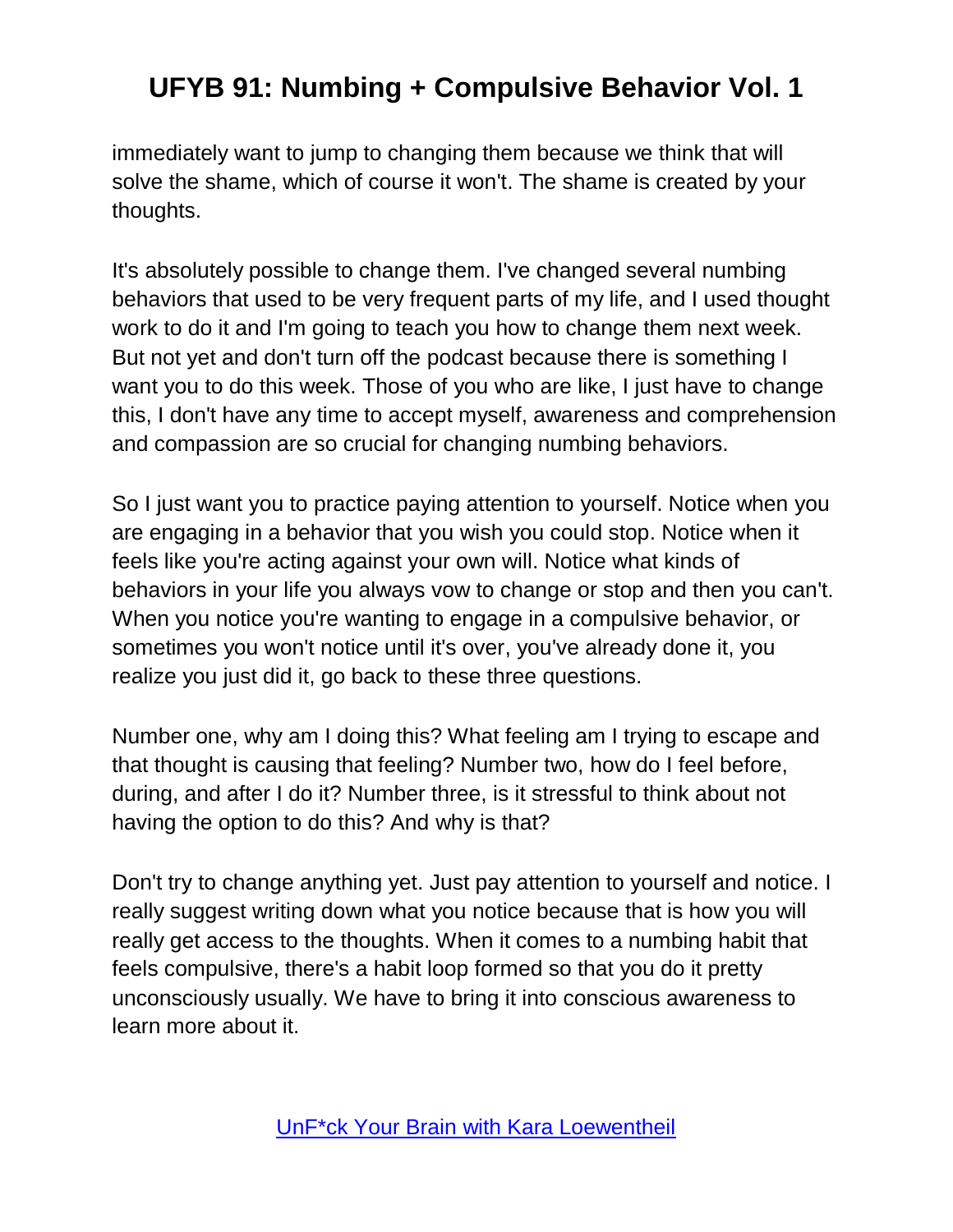And writing down what's going on is the best way to do that. Don't judge yourself. Don't shame yourself. Just get curious. This habit is serving you somehow, so find out how. Figure out what it's doing for you. Either way, I want you to spend this week bringing attention and awareness to those behaviors. Curiosity and compassion. And next week I'll teach you how to start changing them if and when you want.

If you're in The Clutch, you'll have a workbook to help you keep track of this, to help you keep track of the behavior you're trying to change and these three questions and learning what that behavior is doing for you and when you're doing it and what it feels like. And if you are not in The Clutch but you struggle with compulsive behaviors or numbing, now is really a great time to join so that I can walk you through this process step by step.

And because this week and next week's episodes go together, if you join any time between when this episode comes out and August 7th - it's 2019 if you're listening to this in the future - join by August 7th 2019, you'll get both workbooks for both episodes. So you can join now, any time to August 7th and you'll get both workbooks for both episodes. It's just www.unfuckyourbrain.com/theclutch.

And if you don't or can't join us and you just want to keep track of it yourself, just do it on any sheet of paper. But like I said, make sure you write it down. Don't try to do it in your head because we have to bring awareness to it. Awareness truly is the secret sauce to life, my friends. It makes everything possible. Alright, I love you all and I will talk to you next week.

If you're loving what you're learning in the podcast, you have got to come check out The Clutch. The Clutch is the podcast community for all things *Unf\*ck Your Brain*. It's where you can get individual help applying the concepts to your own life.